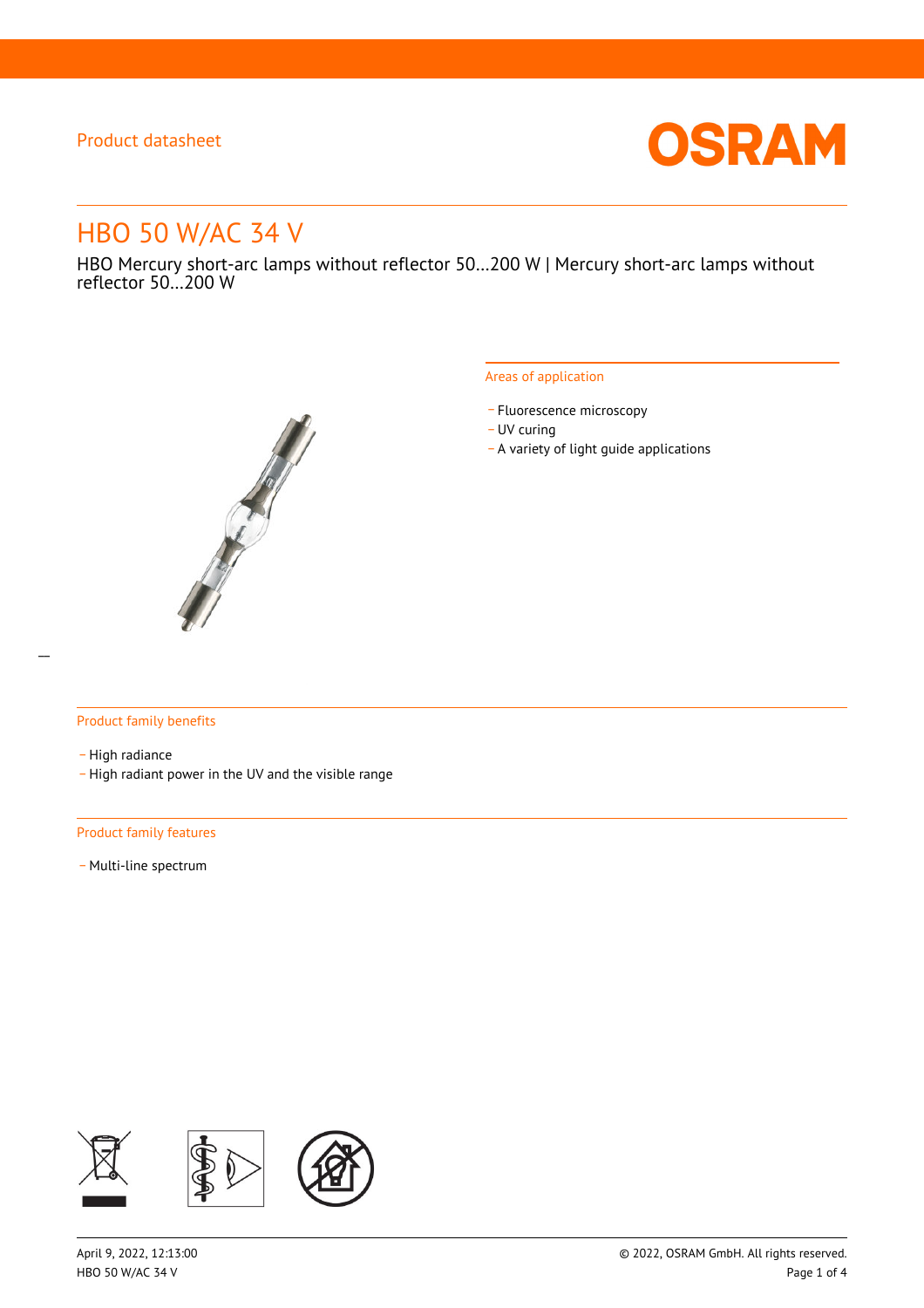#### Technical data

### **Electrical data**

| Nominal voltage      | 34.0 V  |
|----------------------|---------|
| Type of current      | AC      |
| <b>Rated wattage</b> | 50.00 W |
| Nominal wattage      | 50.00 W |

## **Photometrical data**

| Luminous intensity | י |  |
|--------------------|---|--|
|                    | ີ |  |

 $^{1)}$  Typical initial photometric value

# **Dimensions & weight**



| <b>Diameter</b>                             | $10.0 \text{ mm}$     |  |
|---------------------------------------------|-----------------------|--|
| <b>Mounting length</b>                      | 47.0 mm $^{1}$        |  |
| Length with base excl. base pins/connection | 47.00 mm $^{1}$       |  |
| Light center length (LCL)                   | $22.0 \text{ mm}^{2}$ |  |

1) Maximum

2) Distance from end of base to tip of anode (cold)

## **Lifespan**

| $\cdots$<br>Lifespan | 100h |
|----------------------|------|
|----------------------|------|

# **Additional product data**

| Base anode (standard designation)   | $SFa6-2$ |
|-------------------------------------|----------|
| Base cathode (standard designation) | $SFa6-2$ |

#### **Capabilities**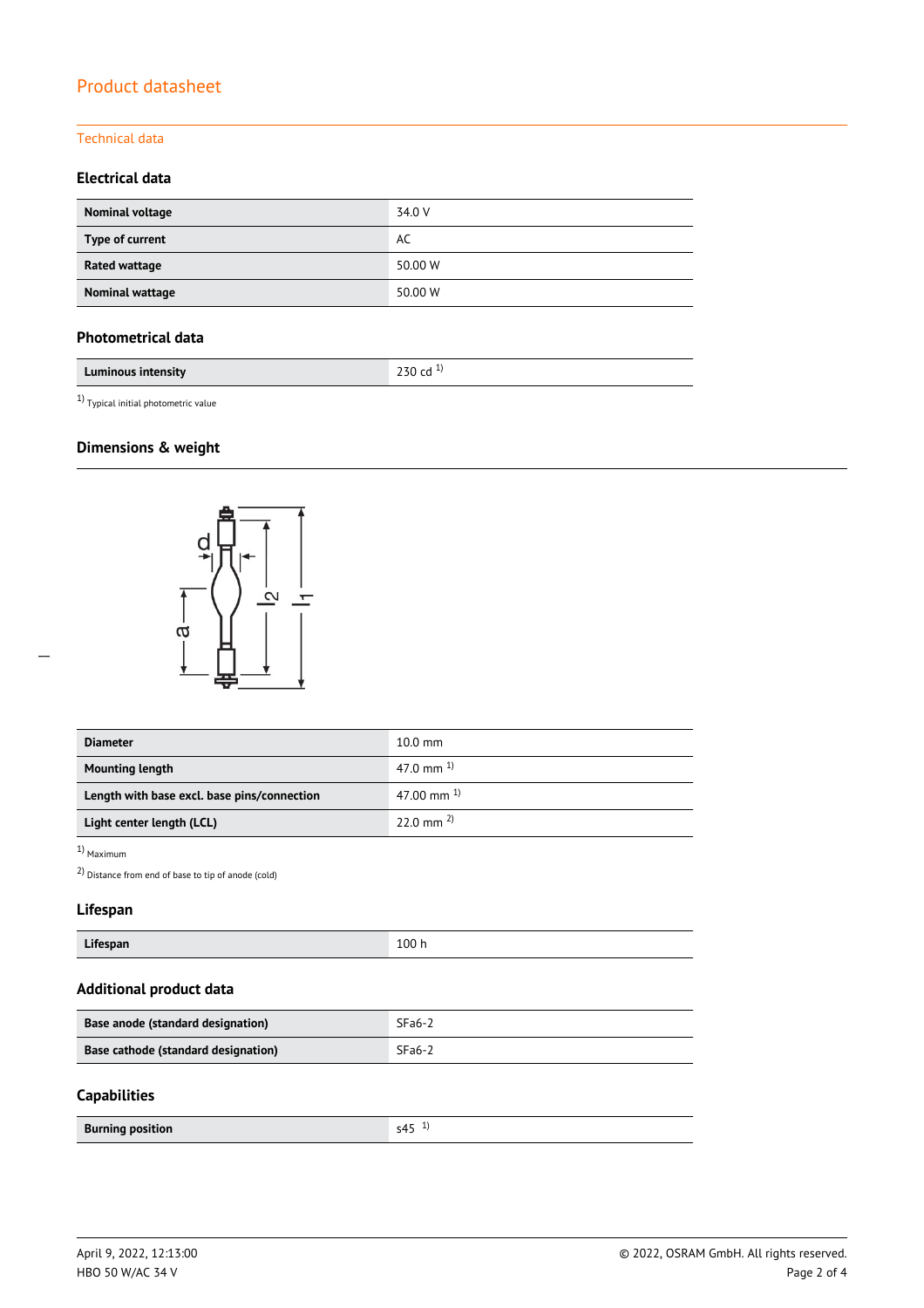#### **Application** Other

1) Observe "UP" marking

#### **Environmental information**

# **Information according Art. 33 of EU Regulation (EC) 1907/2006 (REACh)**

| Date of Declaration               | 28-01-2022                                                                                            |  |
|-----------------------------------|-------------------------------------------------------------------------------------------------------|--|
| <b>Primary Article Identifier</b> | 4050300507118                                                                                         |  |
| Candidate List Substance 1        | Lead                                                                                                  |  |
| CAS No. of substance 1            | 7439-92-1                                                                                             |  |
| <b>Safe Use Instruction</b>       | The identification of the Candidate List substance is<br>sufficient to allow safe use of the article. |  |
| Declaration No. in SCIP database  | b4dbd9f8-acc8-44fd-a092-9b5d3d42769a                                                                  |  |

#### Country specific information

| <b>Product code</b> | <b>METEL code</b> | SEG-No. | STK-Number               | UK Org                   |
|---------------------|-------------------|---------|--------------------------|--------------------------|
| 4050300507118       | OSRHBO50ACL2      | -       | $\overline{\phantom{a}}$ | $\overline{\phantom{a}}$ |
| 4050300507118       | OSRHBO50ACL2      |         |                          | -                        |